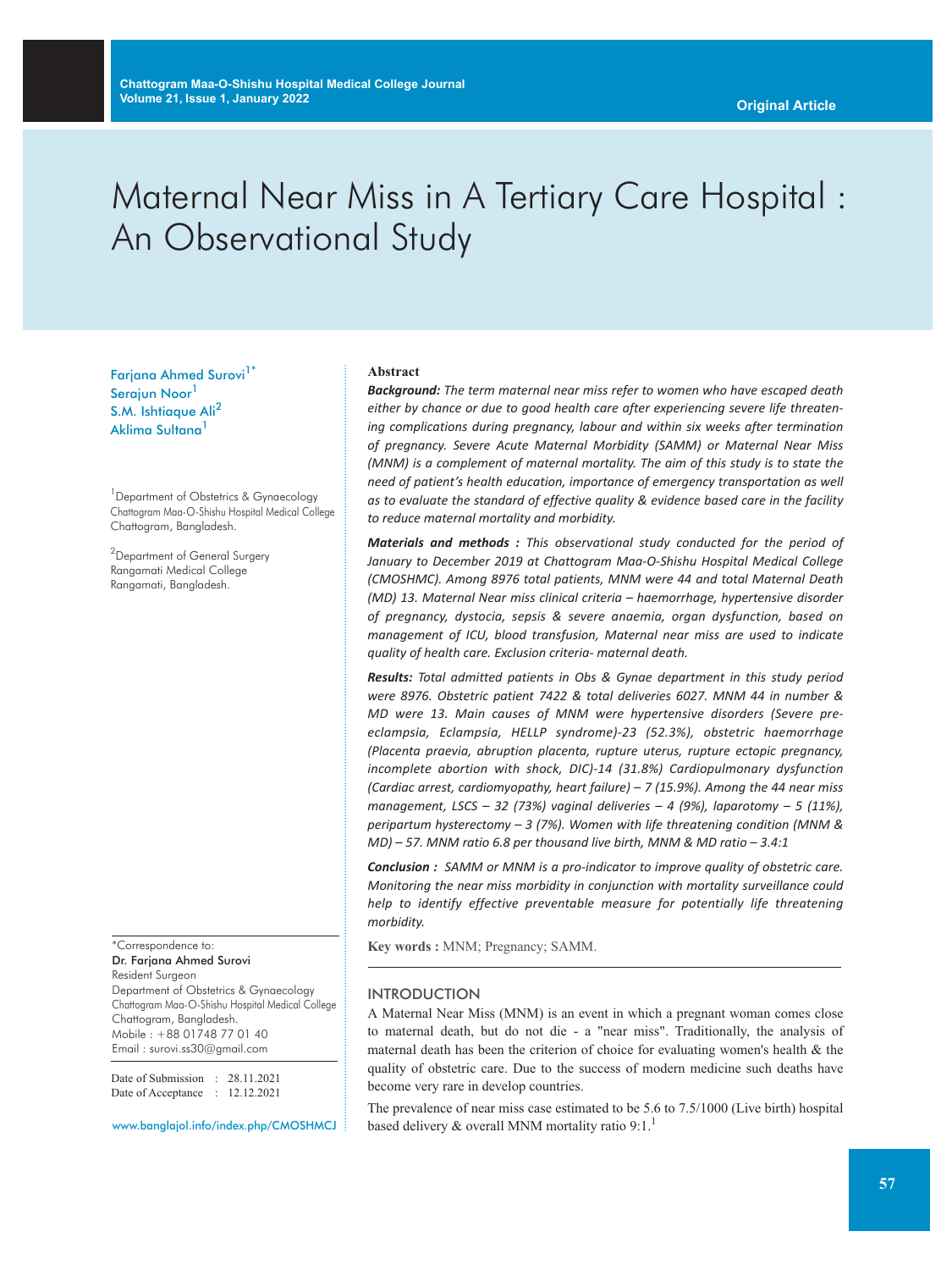The WHO defines a maternal near miss case as "a women who nearly died but survived a complication that occurred during pregnancy", child birth or within 42 days of termination of pregnancy. Near miss case definition was based on validated specific criteria comprising of five diagnostic features haemorrhage, hypertensive disorder of pregnancy, dystocia, sepsis and anaemia.<sup>2</sup>

Near miss approach for maternal health 2011 defined criteria for poor resource setting based on near miss management ICU, need for blood transfusion, near miss clinical criteria (PET, PPH) and organ dysfunction.<sup>3</sup>

Review of near miss cases has the potential to highlight the deficiency & the positive elements in the provision of obstetric service in any health system.

Maternal near miss incidence, ratio, maternal near miss : Mortality ratio (MNM : MR), mortality index are the near miss indices. High MNM : MD & low mortality index indicated better quality of health care.<sup>4</sup>

Maternal near miss cases are investigated over maternal death as - ?Near miss are more common than maternal death.

● Near miss review is likely to yield useful information or same pathway that lead to severe morbidity & death.

● Investigating the case received may be less threatening to provide the cause of women survival.

● One can learn from women themselves since they can be interviewed about the case they received.

All the near miss should be interpreted as the free lesson & opportunity to improve the quality of service provision. It is also clear that maternal death nearly are the tip of ice-berg of maternal morbidity. Underlying disease process of near miss & mortality were almost same. So evaluation of circumstances surrounding near miss cases could act as proxy for maternal death. 5

#### MATERIALS AND METHODS

An observational study conducted for the period of January to December 2019 at CMOSHMC (Chattagram Maa-O-Shishu Hospital Medical College). The WHO based criteria for maternal mortality and near miss were identified for studying the cases. 6

A predesigned & pretested questionnaire adopted from the WHO near miss approach for maternal health was used to collected the data. Data entry was done in Microsoft Excel & data were analyzed. The prevalence of MNM & MN is different age groups was analyzed. Permission for conducting this study was obtained from the ethical review board of the institute.

# RESULTS

# **Table I** Major grouping of admitted patients

| <b>Grouping</b>        | <b>No.of patients</b> | Percentage<br>(%) of patients |
|------------------------|-----------------------|-------------------------------|
| Obstetric patients     | 7422                  | 82.96                         |
| Total deliveries       | 6027                  | 81.20                         |
| Conservatively managed | 1395                  | 18.80                         |
| Gynae patients         | 1554                  | 17.04                         |

Table I shows among the total patients, obstetric patients are commonest with 81.20 delivery.

**Table II** Maternal near miss ratio

| Total deliverie  | 6027                         |
|------------------|------------------------------|
| <b>MNM</b>       |                              |
| <b>MNM</b> Ratio | 6.8 per thousand live births |

Maternal near miss ration was 6.8 per 1000 live birth.

#### **Table III** Age distribution of MNM

| Range       | <b>Number</b> | Percentage $(\%)$ |
|-------------|---------------|-------------------|
| $15-20$ yrs | 12            | 27                |
| $21-25$ yrs | 13            | 30                |
| 26-30 yrs   | 12            | 27                |
| $31-35$ yrs |               | 16                |
|             | 44            | 100               |

Maternal near miss is more common below 30 years. About 81.20%, 27.27% being in teen age group (High risk group).

#### **Table IV** Parity of MNM

| <b>Point</b>         | <b>Number</b> | Percentage $(\%)$ |
|----------------------|---------------|-------------------|
| Primi para           | 17            | 38.64             |
| 2 <sup>nd</sup> para | 8             | 18.18             |
| 3rd para             | 13            | 29.55             |
| 4 <sup>th</sup> para | 5             | 11.36             |
| >1                   |               | 2.27              |

Maternal near miss is more common in primi para, a high risk group for pre-eclampsia.

# **Table V** Causes of MNM

|                             |    | Number Percentage (%) |
|-----------------------------|----|-----------------------|
| Hypertensive disorder       |    |                       |
| (S.PE, Eclampsia, HELLP)    | 23 | 52.3                  |
| Obstetric Haemorrhage       | 14 | 31.8                  |
| Cardiopulmonary dysfunction |    | 15.9                  |

Most of maternal near miss was due to Hypertensive disorder

#### **Table VI** MNM management

|                          |    | Number Percentage (%) |
|--------------------------|----|-----------------------|
| <b>LSCS</b>              | 32 | 73                    |
| VD.                      |    |                       |
| Laparotomy               |    |                       |
| Peri-partum hysterectomy |    |                       |

About 73% patients having caesarean section suffer maternal near miss

#### **DISCUSSION**

Despite the improvement in obstetric care over the few decades, maternal morbidity and mortality remain a challenge in the developing countries. Maternal mortality is "Just the tip of the ice berg" & has a vast base of the iceberg. Maternal morbidity,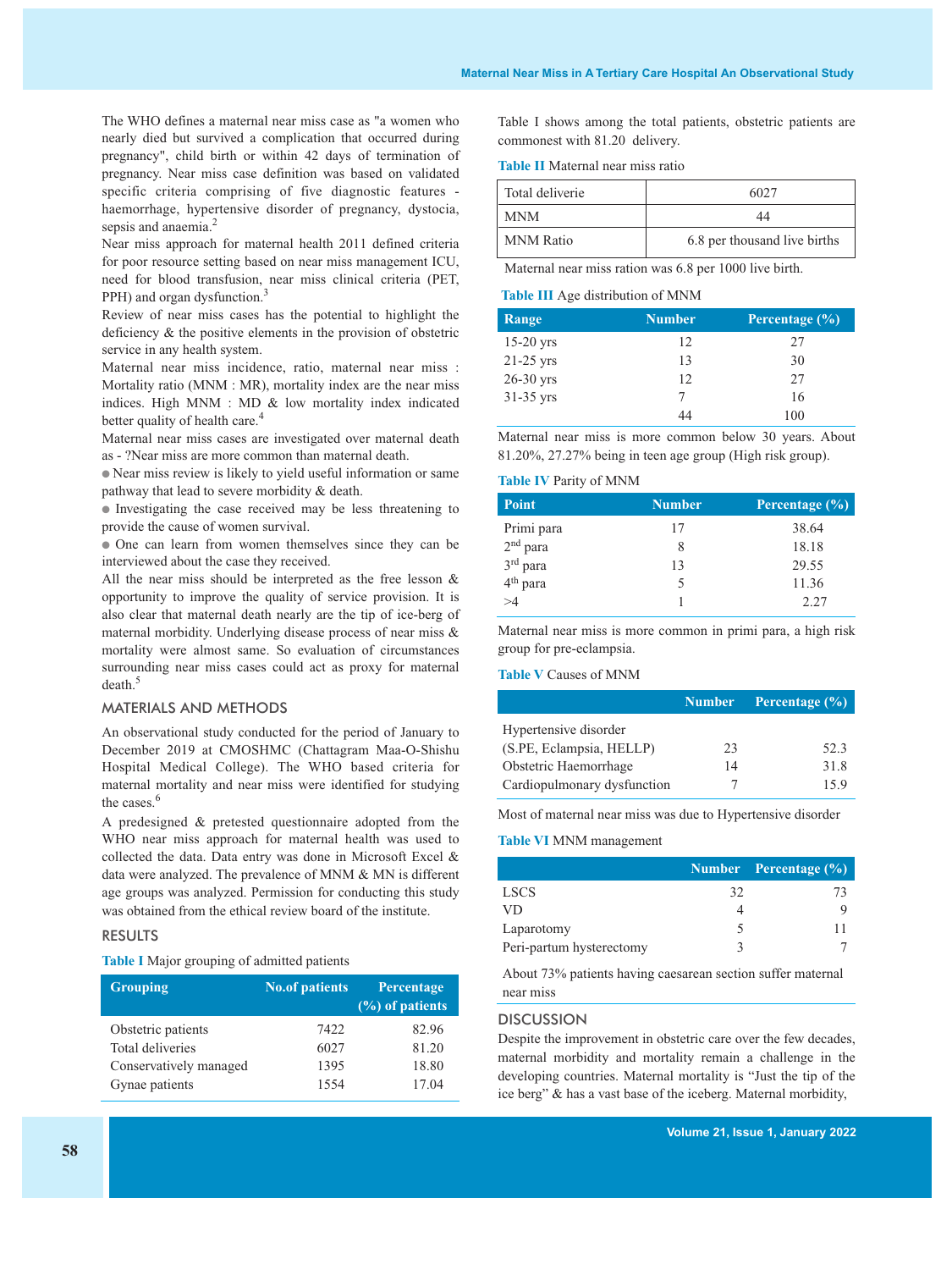which remains under scribed. Near miss cases generally occur more frequently than maternal death & therefore, it is more reliable indicator. Quantitative analysis of near miss cases provides a more comprehensive profile of health system functioning.

In this study period, a total 44 cases of MNM & 13 cases were MD. The mean age of MNM was 25.48.

A study done in a tertiary care hospital by Roopa et al at Karnataka, India & by Almeria et al in Syria shows similar age of the mother in both the groups.<sup>7,8</sup> A study done by Rathod et al at Aurangabad, at tertiary referral centre of rural India shows a mean age of 23.63 in MNM group.<sup>9</sup>

However in all the studies, WHO near miss criteria were used & the reason for the difference in age might be the early age of marriage where women conceived early & because of which, chance of MNM are increased. In this study 56.82 (n25) women in MNM were primipara and para 2. Similar findings were found in the study done by Patandar et al in Maharastra, India. <sup>10</sup> However a study done in a rural referrel hospital in Northern Tanzania by Nelissen et al shows more case of multipara in MNM. <sup>11</sup> Hypertensive disorder a risk factor for maternal near miss in common in primi & teen age pregnancy.

In the present study, 52.3 (n23) women experienced eclampsia & severe pre-eclampsia followed by 31.8 (n14) suffered from severe post partum haemorrhage. A similar findings was there in the study done by Shrestha et al in Nepal. <sup>12</sup> In a study done by Bakshi et al in North India, few cases of eclampsia were detected in a tertiary care hospital while cases of severe PPH were more than one third among women with potentially life threatening condition. 13

*Near miss :* Death ratio was found to be 3.4:1 which means that for every three women, one women dies of complication what is similar to other studies.<sup>6,14,15</sup> While in some other states, it was found to be higher.<sup>7,16,17</sup>

*Higher near miss :* Mortality ratio indicate a better quality of care at that facility. Critical care facility in Chattogram Maa-O-Shishu Hospital (CMOSH) still needs further improvement.

As suggested by Campbell & Graham, "We should get on with what works" to reduce maternal mortality.<sup>18,19</sup> The improvement lies in the implementation of evidence-based intervention such as the use of oxytocin immediately after delivery as AMTSL.<sup>11</sup> In the present study AMTSL done after delivery almost all women received oxytocin. However in another study done in Tanzania by Nelissen et al only half of the women received oxytocin after child birth.<sup>11</sup> In other study, it was comparatively low.<sup>20</sup> Evidence based intervention such as practicing AMTSL for all deliveries, ante-partum diagnosis of placenta praevia, arranging PPH kit, blood donor, multidisciplinary treatment pre-operatively to manage PPH. Quality ante-natal care, gestosis scoring to predict pre-eclampsia by 11 to 13 weeks Doppler Ultrasonogram for presence of uterine artery notching with Aspirin prophylaxis reducing severe form of hypertensive disease & eclampsia.

improve care with a clear indication of effective intervention & then the age of this specific intervention is assessed. In the present study, magnesium sulphate for the treatment of eclampsia & severe pre-eclampsia & prophylactic antibiotic during caesarean section were used in all women in this facility. However, a study done by Jabir et al in Iraq has shown that only two-third of the women with eclampsia received Magnesium sulphate & three-fifth of the women received prophylactic antibiotic during caesarean section.<sup>21</sup>

The use of WHO near miss approach revealed opportunities to

# **CONCLUSION**

Maternal Near Miss (MNM) is a potential indicator to improve quality of obstetric care. They are analyzed to clarify the epidemiologic spectrum rapidly at hospital level and to prioritise the needs in maternal health care. Monitoring of near miss morbidity in conjunction with mortality surveillance could help to identify effective preventive measure for potentially lifethreatening morbidity. Severe maternal outcome can be reduced by fostering the evidence based interventions, improving referral systems & optimizing the use of critical care.

# ACKNOWLEDGEMENT

Registrars, Assistant Registrars, Medical Officers, Intern doctors, Staff nurses & Supporting staffs of Obstetrics & Gynaecology Department of CMOSHMC.

#### **DISCLOSURE**

All the authors declared no competing interest.